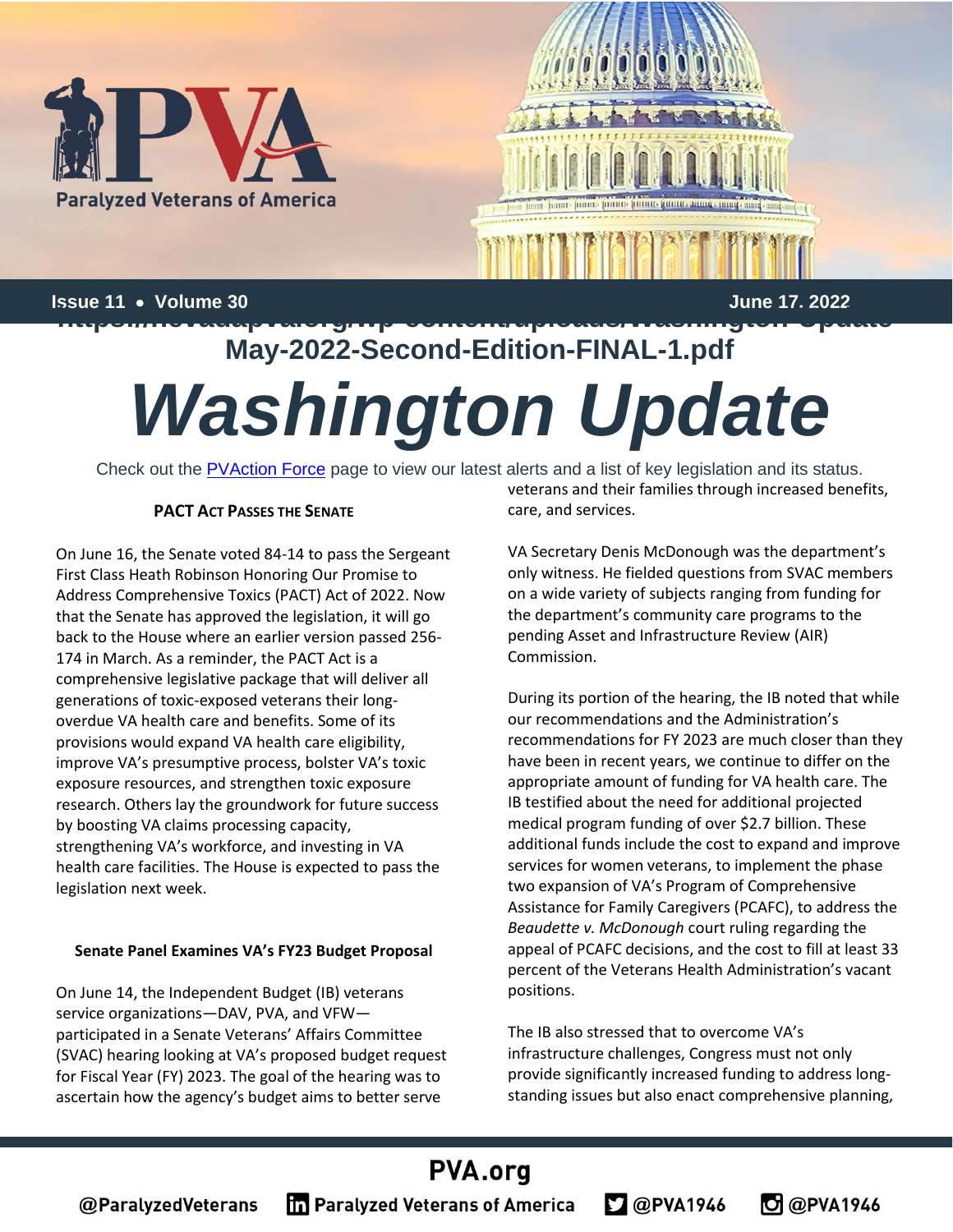

budgeting, management, and oversight reforms to ensure effective use of those funds. The IB recommended that VA's construction budget be at least three percent of the department's budget to keep up with the backlog of construction projects and even more if it intends for the department to get ahead on infrastructure. A recording of the hearing, which featured testimony from Associate Legislative Director Roscoe Butler, and the IB's written statement can be found [here.](https://www.veterans.senate.gov/2022/6/review-of-the-fiscal-year-2023-budget-and-2024-advance-appropriations-requests-for-the-department-of-veterans-affairs)

#### **VA SUSPENDS ANNUAL CAREGIVER PROGRAM REASSESSMENTS**

Recently, the VA [announced](https://www.va.gov/OPA/PRESSREL/includes/viewPDF.cfm?id=5798) it was suspending annual reassessments for participants of the Program of Comprehensive Assistance for Family Caregivers (PCAFC) while the department continues its review of the program. The action compliments the department's March 22 decision to temporarily stop dismissing veterans from the PCAFC while officials evaluate the program's eligibility rules and the fairness and effectiveness of its assessment tools. Facility Caregiver Support Program staff will however continue to initiate reassessments for veterans and family caregivers for certain purposes, such as when a veteran or caregiver requests to be considered for an increase in stipend level or if there is evidence of an increased need for personal care services. The VA will also continue to conduct wellness visits. Appeal and review options for those who disagree with a PCAFC determination remain the same. To learn more about other steps the VA has taken to improve and enhance the program, please click [here.](https://blogs.va.gov/VAntage/104152/va-takes-bold-steps-to-improve-support-for-caregivers/)

#### **SENATE BUDGET COMMITTEE CHAIRMAN HOLDS HEARING ON SOCIAL SECURITY IMPROVEMENTS**

Senate Budget Committee Chairman Bernie Sanders (I-VT) convened a hearing on June 9 to announce his introduction of the Social Security Expansion Act (S. 4365) and hear from witnesses about the importance of making improvements to Social Security and strengthening its financing. The hearing featured witnesses from Social Security Works, Alliance for

Retired Americans, Committee for a Responsible Federal Budget, and the Bipartisan Policy Center.

The focus of the hearing was Senator Sander's legislation that would extend the solvency of Social Security for 75 years by lifting the premium cap (currently payroll taxes are not applied above \$147,000 in annual earnings) and subject all income, including investment income, above \$250,000 to the Social Security payroll tax. A fact sheet issued by his office says that, under this bill, over 93 percent of households would not see any increase in their taxes. The legislation would increase benefits for anyone turning 62 this year and older by \$200 a month and use the Consumer Price Index for the Elderly (CPI-E) as the standard for cost of living increases (COLA). The bill would also update the Special Minimum Benefit so that it is equal to 125 percent of the poverty line and it would restore the student benefit up to age 22 for children of disabled or deceased workers, if the child is a full-time student in a college or vocational school. While several of Senator Sanders' Democratic colleagues spoke positively about his efforts, Republicans on the Committee expressed skepticism about the prospects for the bill. The video of the hearing is availabl[e here.](https://www.budget.senate.gov/hearings/saving-social-security-expanding-benefits-and-demanding-the-wealthy-pay-their-fair-share-or-cutting-benefits-and-increasing-retirement-anxiety)

#### **CBPP ANALYZES SOCIAL SECURITY TRUSTEES REPORT**

The Social Security Trustees issued their Annual Report on June 2 which indicated that the depletion of the Old Age and Survivors trust fund has been pushed back a year to 2035. An analysis of the report by the Center on Budget and Policy Priorities (CBPP) highlighted several findings:

• "While most of Social Security's benefits are funded by the payroll taxes collected from today's workers, the program has also accumulated \$2.9 trillion in trust fund reserves over the past three decades. During that period, Social Security's income exceeded its costs, and the program invested the surplus in interestbearing Treasury securities. Over the next 13 years, those reserves will make up the

**O** @PVA1946

 $\Box$  @PVA1946

## **PVA.org**

@ParalyzedVeterans

**The Paralyzed Veterans of America**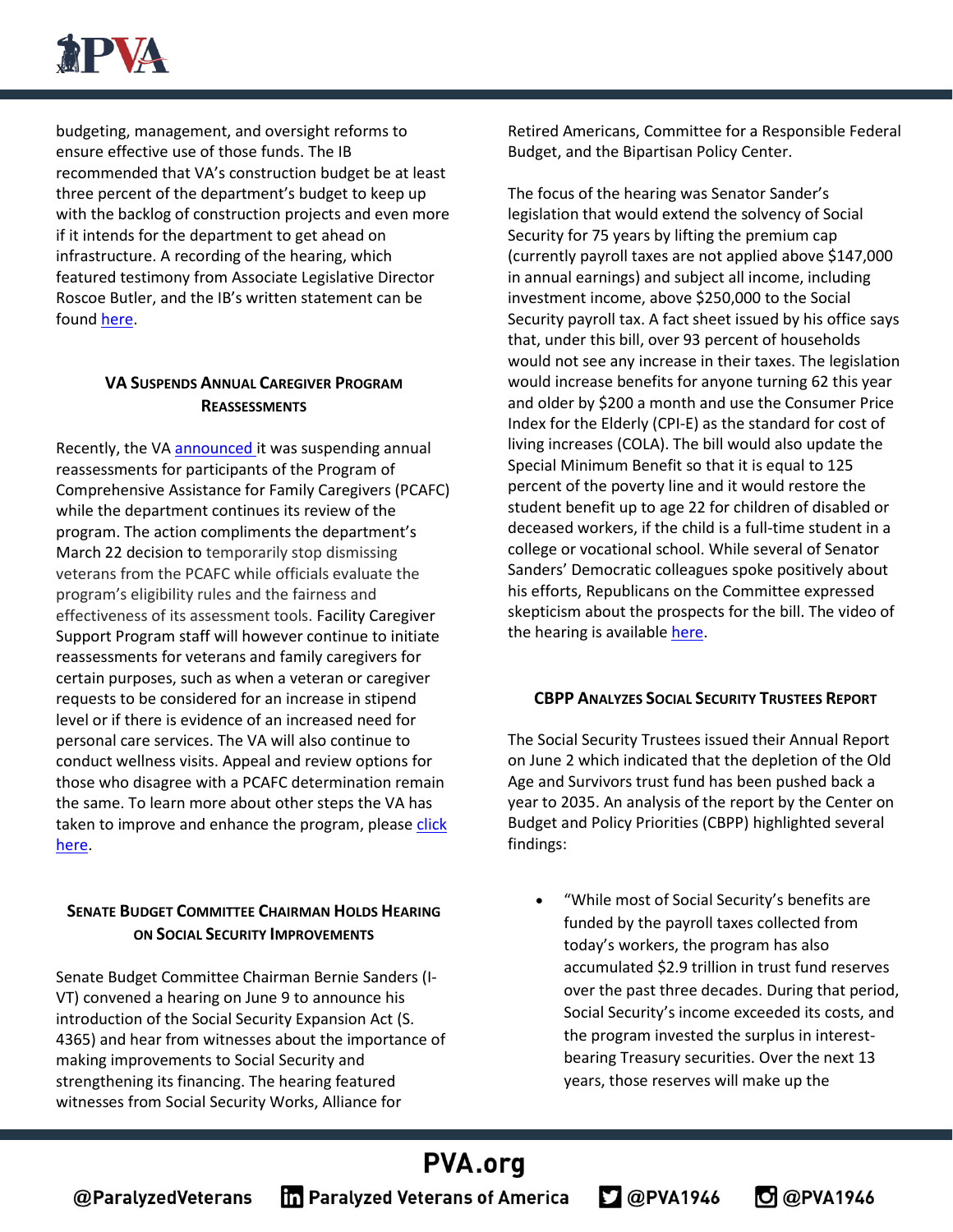

difference between Social Security's income and costs.

- After 2035, Social Security could still pay roughly 80 percent of scheduled benefits using its tax income even if policymakers took no steps to shore up the program. Those who claim that Social Security won't be around at all when today's young adults retire and that young workers will receive no benefits either misunderstand or misrepresent the trustees' projections.
- The program's shortfall amounts to 1.1 percent of gross domestic product (GDP) over the next 75 years (and about 1.4 percent of GDP in the  $75<sup>th</sup>$  year)."

CBPP's full analysis can be found [here.](https://www.cbpp.org/research/social-security/what-the-2022-trustees-report-shows-about-social-security) The 275-page Trustees' report can be found [here.](https://www.ssa.gov/oact/TR/2022/tr2022.pdf)

#### **GAO SAYS VETERANS FEDERAL CONTRACTOR EMPLOYMENT NEEDS IMPROVEMENT**

The U.S. Government Accountability Office (GAO) has issued a report on the performance of the Department of Labor's Office of Federal Contract Compliance Programs (OFCCP) in helping federal contractors comply with affirmative action provisions for veterans protected under the Vietnam Era Veterans' Readjustment Assistance Act of 1974 (VEVRAA). Approximately 123,000 contractors are covered by VEVRAA and some 5.6 million veterans fall into at least one category protected by the law. PVA was among the veterans groups interviewed by GAO for this report and we shared our concerns that veterans with significant disabilities were being overlooked by government contractors in their recruitment and hiring under VEVRAA as well as Section 503, which applies to contractor employment of people with disabilities. GAO made seven recommendations in its report, including that OFCCP incorporate key practices on employing veterans into its VEVRAA information, clarify hiring benchmarks, and use available data to better approximate the protected veteran population and assess discrimination. The agency had no comments on

these recommendations. The GAO report can be found [here.](https://www.gao.gov/products/gao-22-104599)

#### **SENATE ISSUES LETTER TO VA TO FIX WEBSITE INACCESSIBILITY**

Senator Bob Casey (D-PA) led [a bipartisan Senate letter](https://www.casey.senate.gov/news/releases/casey-leads-bipartisan-letter-urging-veterans-affairs-to-make-websites-accessible-for-people-with-disabilities) to the VA urging the department to improve website accessibility for veterans with disabilities. Website accessibility is required under Section 508 of the Rehabilitation Act. The VA Website Accessibility Act passed in December 2020, requiring VA to identify inaccessible websites, files, and applications and send a report to Congress on VA's plan to make them accessible.

In September 2021, VA submitted its report to Congress. The report found that only eight percent of VA's internet sites were fully compliant with Section 508. While the Veterans Health Administration provided a detailed remediation timeline, the Veterans Benefits (VBA) and National Cemetery (NCA) Administrations' plans were less than a page long. In the letter, among other things, the lawmakers requested a revised, detailed report from VBA and NCA and for the VA to describe what steps the department is taking or will take to engage groups representing different classes of disabilities. In March 2022, PVA met with Senator Casey's office to discuss website inaccessibility and how it affects PVA members.

#### **NEWS OF NOTE**

#### **Accessible Golf and Miniature Golf Facilities Webinar Now Available**

If you missed the U.S. Access Board's webinar on accessible golf and miniature golf facilities earlier this month, you can still access the [webinar recording and](https://protect-us.mimecast.com/s/YTcBCn5jXRukGmKhKQb6X?domain=lnks.gd)  [presentation materials.](https://protect-us.mimecast.com/s/YTcBCn5jXRukGmKhKQb6X?domain=lnks.gd) This webinar reviewed the scoping and technical requirements for accessible golf and miniature golf courses. Board staff also addressed frequently asked questions and common sources of confusion about accessibility at golf and miniature golf facilities[. Archived copies](https://www.accessibilityonline.org/ao/archives/) of other Board webinars are also available for viewing.

 $2@$ PVA1946

C @PVA1946

# **PVA.org**

**The Paralyzed Veterans of America**